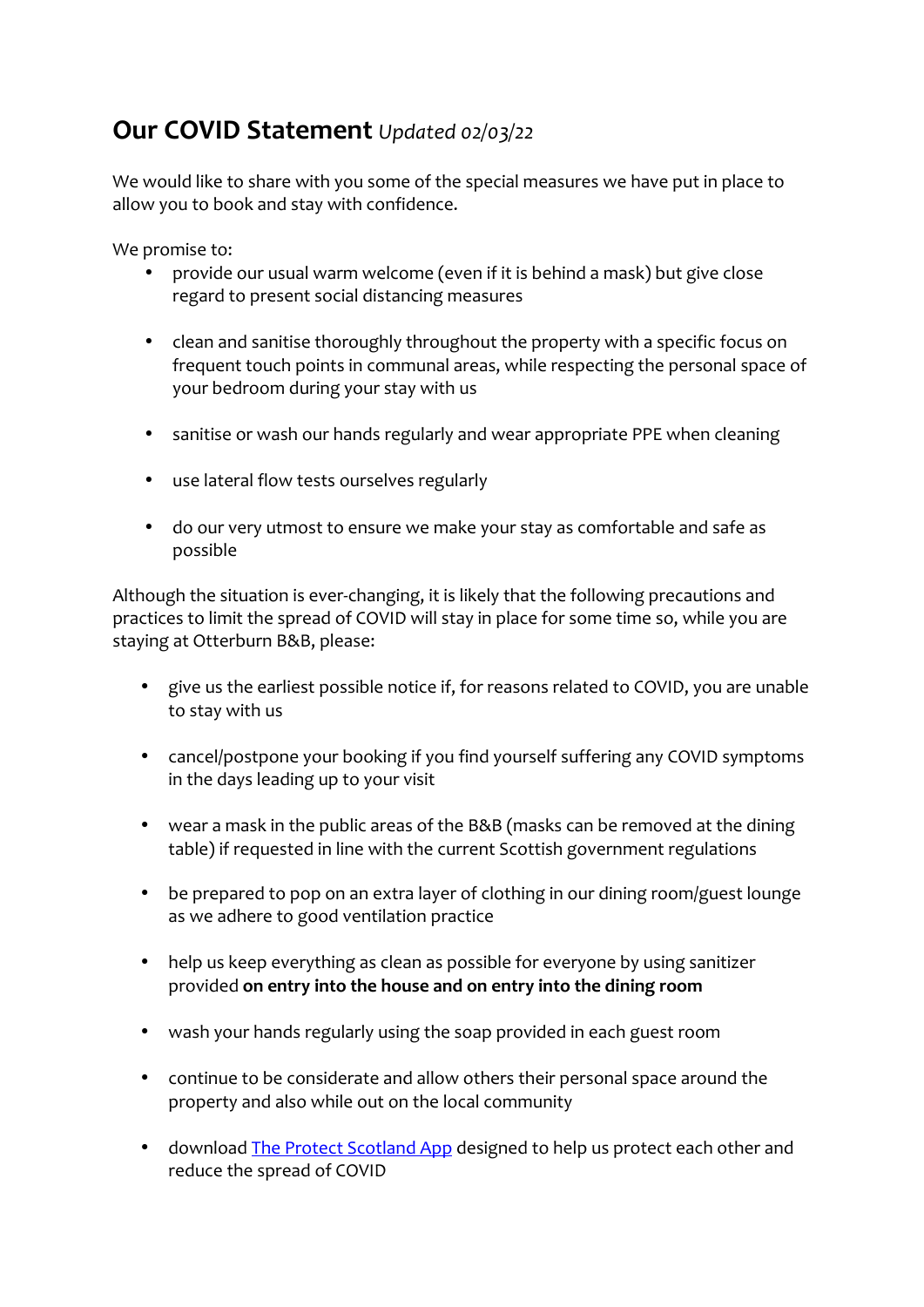- be aware that we are recording your contact details in line with the Scottish Government's Test and Protect
- let us know if there anything else you would like to see us doing to make you more comfortable during you stay.

## **Prior to arrival**

We will share with guests the current Scottish government regulations as appropriate and thereby also highlight any differences which may exists between our country and others.

### **Cancellations** as a result of COVID

- NO CHARGE AT ALL will be made if cancellation is due to government imposed COVID travel restrictions either in our area or the area from which you are travelling. Your deposit will be refunded or you can postpone your visit, using any existing payments towards a future stay.
- If you need to cancel because you or any member of your party has COVID-like symptoms, you can postpone your visit and use any existing payments towards this future stay.
- In either of the above two instances, if at all possible, we would like fair notice so that we may have a chance to re-let your room.
- We recommend that you take out appropriate travel insurance to cover the cost of your accommodation.

#### **Guest bedrooms**

To reduce the time we spend in your room and your own personal space, unless you request otherwise, for daily housekeeping we will:

- Empty bins
- Replenish hospitality trays
- Provide fresh towels if requested.

For stays of more than three nights, additional cleaning will be agreed in accordance with guests' wishes. 

#### **Test and Protect**

Please note that, according with government guidelines, we will be capturing appropriate contact details to facilitate NHS Scotland Test & Protect which works by identifying who has the virus and who they have had close, recent contact with to break chains of infection and stop the spread.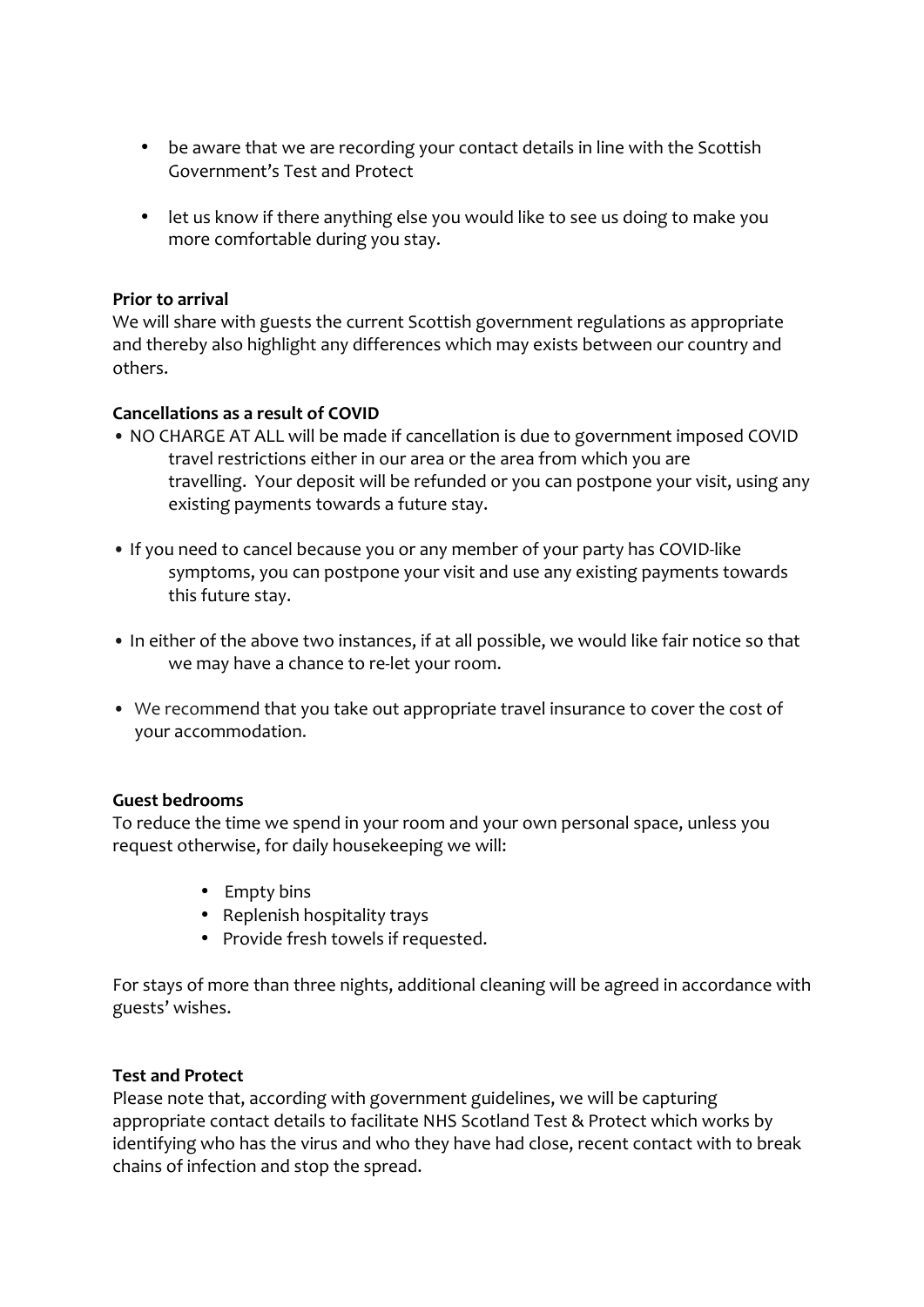# **Case of COVID at the B&B**

The following is informed by the Scottish government guidelines at time of writing (March 2022).

In the event that one of our guests develops symptoms, they should immediately book a test through NHS Inform or, if they can't get online, by phoning 0800 028 2816.

The most common symptoms are new:

• continuous cough

•

- fever/high temperature (37.8C or greater)
- loss of, or change in, sense of smell or taste (anosmia)

A new continuous cough is where you:

- have a new cough that's lasted for an hour
- have had 3 or more episodes of coughing in 24 hours
- are coughing more than usual

In Scotland, at time of writing, people with symptoms are required to self-isolate. Therefore, if the guest can travel home safely to isolate, avoiding the use of public transport, they should do this.

If this is not possible and if we are able to continue to offer the guest accommodation at the B&B, the guest will be expected to pay the costs of any extended stay. The guest may be signposted to the National Assistance Helpline on 0800 111 4000 if they need help to isolate and we are unfortunately unable to help with accommodation if we need their room for another booking.

Other guests will be informed of the situation. The latest government recommendation is that, if you are triple vaccinated, there is no need to isolate if you have been in close contact with a person who has had symptoms of COVID. If you have no symptoms and a negative lateral flow test over the advised number of days after contact took place, you can continue as normal.

On departure of a guest with COVID symptoms or a positive test result, their room will be left uninhabited for 24 hours, fully aired and sanitised before being occupied again. We will attempt to find any arriving guests, who have a booking for that room, alternative accommodation within the area. If this is not possible, or is unacceptable to the guest, then we will not charge for the night we cannot provide accommodation on. Our liability would not extend beyond this.

If any of our own family living at the B&B show symptoms of COVID they will self isolate and the rest of the family will test themselves using lateral flow tests for the advised number of days.